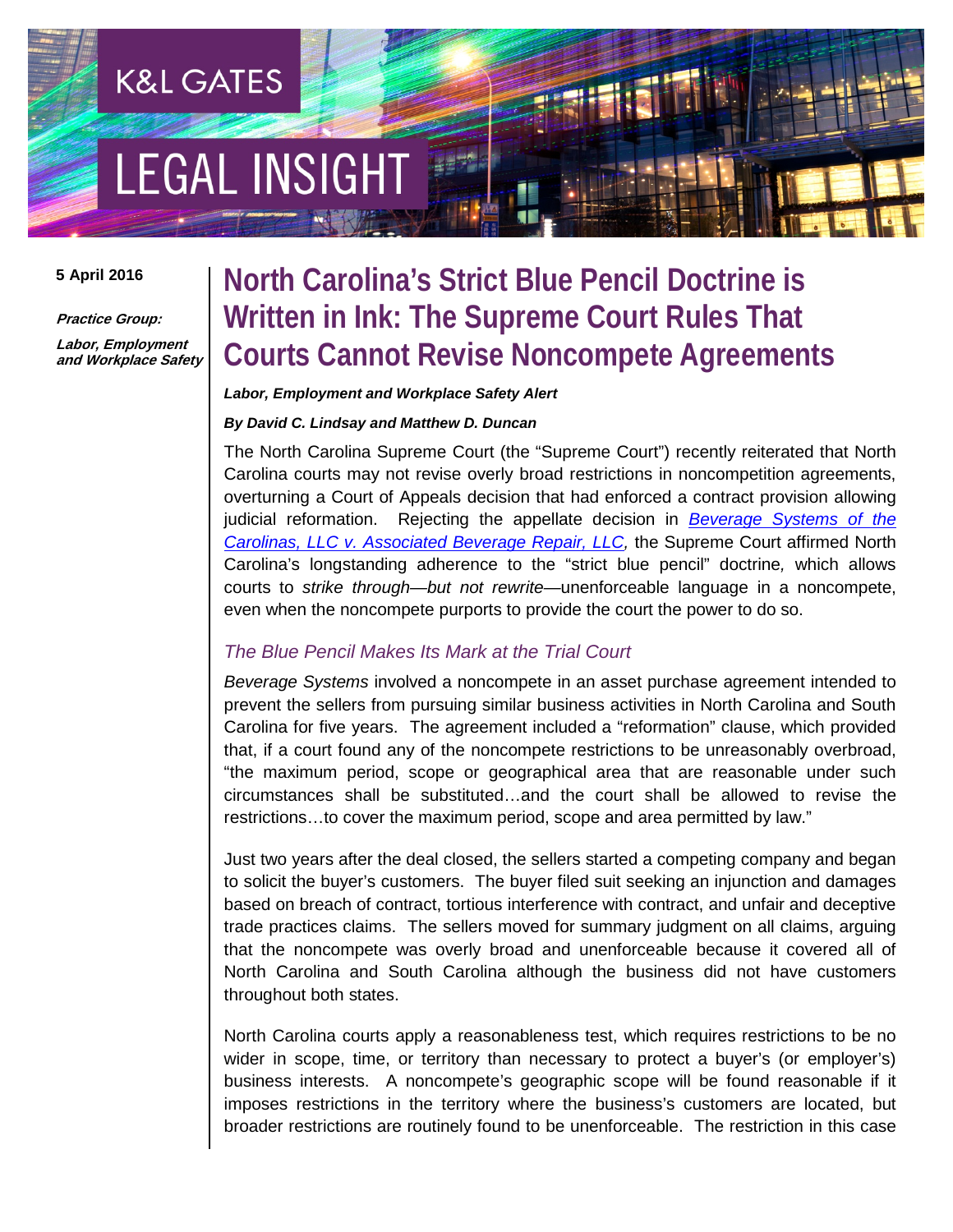### K&L GATES

#### **North Carolina's Strict Blue Pencil Doctrine is Written in Ink: The Supreme Court Rules That Courts Cannot Revise Noncompete Agreements**

was found to be too broad. As a result, the noncompete was unenforceable as written, and the trial court had to determine whether it could be saved in light of North Carolina's adoption of the blue pencil doctrine.

Under the blue pencil doctrine, courts may only strike offending and distinctly separable provisions and enforce reasonable provisions that remain; they are powerless to rewrite overreaching noncompetes. For example, courts may not replace an overbroad geographic territory with a reasonable subdivision of that territory. The trial court could save the *Beverage Systems* noncompete only if the parties themselves drafted reasonable provisions that could stand independently after the court struck any unreasonable provisions.

In this instance, the noncompete contained only one territorial restriction. If the court struck that restriction, the noncompete would be unenforceable because no geographical limitations would remain. Adhering to the blue pencil doctrine, the trial court declined to exercise the authority granted by the reformation clause, refused to redraft the noncompete, and granted the seller's motion for summary judgment in its entirety. The buyer appealed.

#### *The Court of Appeals Reverses: Partially Erasing the Blue Pencil Doctrine*

A divided panel of the North Carolina Court of Appeals reversed the trial court's order. Although the majority agreed that the noncompete was overly broad, it determined that the trial court should have exercised the authority granted in the reformation clause to reshape the restricted territory as necessary to protect the buyer's business interests. The majority held that the blue pencil doctrine's limitations were inapplicable because the parties, "at arms-length with equal bargaining power," expressly agreed to give the trial court the authority to rewrite the noncompete. The majority reasoned that exceeding the restrictions of the blue pencil doctrine, specifically in a sale-of-business context, would allow trial courts greater flexibility in adjudicating noncompete disputes, made "good business sense and better protect[ed] both a seller's and purchaser's interests in the sale of a business." The Court of Appeals remanded the case to the trial court to revise the noncompete's offending geographic restriction and revived the buyer's claims. However, because the decision was not unanimous, the seller had a right to appeal the appellate court's break from established precedent to the Supreme Court.

#### *The North Carolina Supreme Court Traces the Blue Pencil in Ink*

Rejecting the Court of Appeals' attempt to gain greater flexibility in adjudicating noncompete disputes, the Supreme Court reversed. In an opinion authored by Justice Edmunds, the Supreme Court agreed that blue-penciling would not save the noncompete because if the unreasonable portion was stricken, the noncompete was no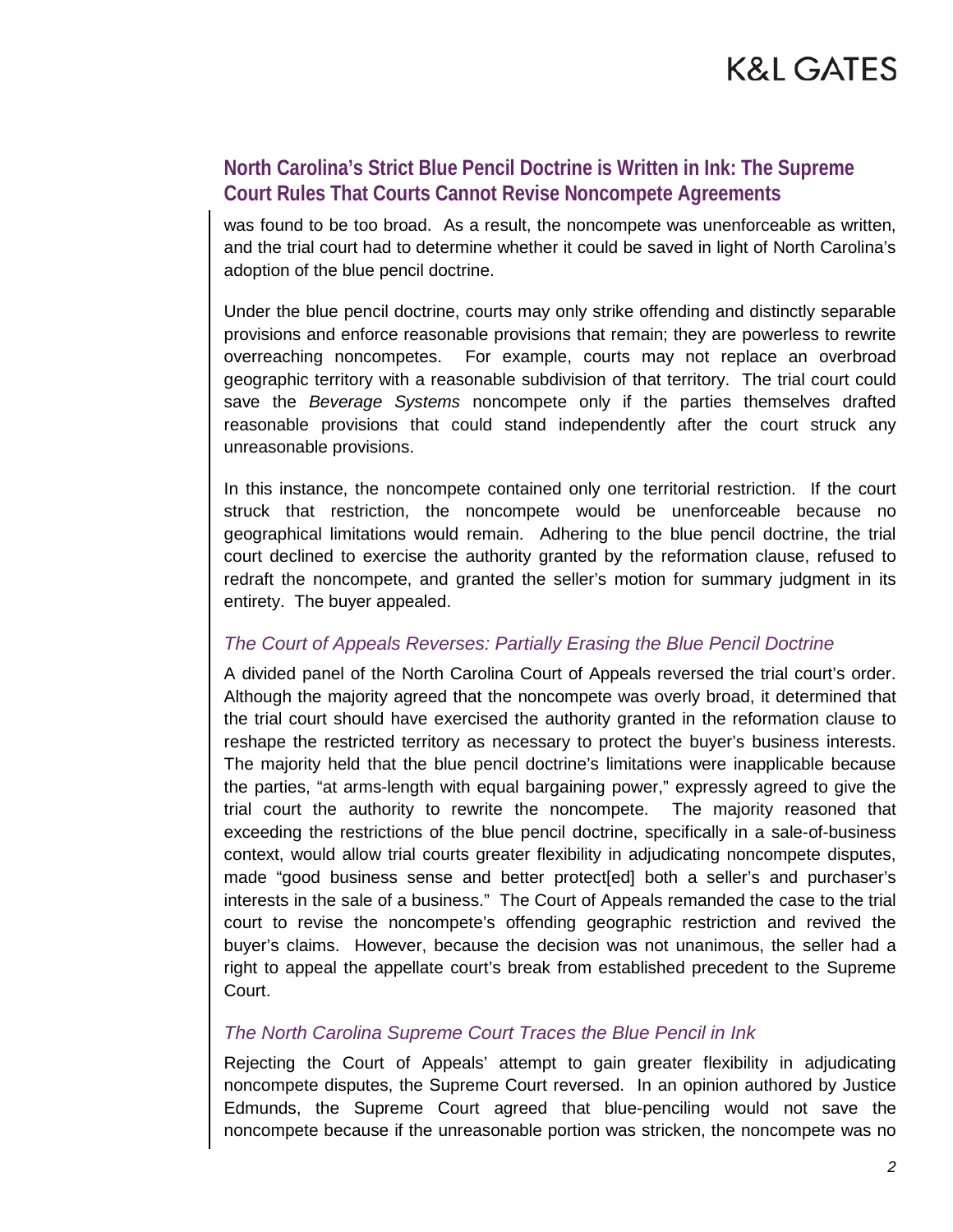### K&L GATES

#### **North Carolina's Strict Blue Pencil Doctrine is Written in Ink: The Supreme Court Rules That Courts Cannot Revise Noncompete Agreements**

longer enforceable. But, the Supreme Court swiftly rejected the noncompete's reformation clause, holding that "the parties cannot contract to give a court power that it does not have." The Supreme Court explained its rationale for refusing to redraft the parties' agreement:

Allowing litigants to assign to the court their drafting duties as parties to a contract would put the court in the role of scrivener, making judges postulate new terms that the court hopes the parties would have agreed to be reasonable at the time the covenant was executed or would find reasonable after the court rewrote the limitation. We see nothing but mischief in allowing such a procedure.

Having invalidated the noncompete, the Supreme Court held that the trial court correctly allowed the seller's motion for summary judgment as to all claims.

#### *How to Draft Noncompetes for the Blue Pencil*

*Beverage Systems* eliminates all doubt that reformation clauses cannot circumvent the blue pencil rule: they are unenforceable in North Carolina. Because courts are limited to striking—as opposed to revising—offending provisions, savvy practitioners often draft noncompetes governed by North Carolina law with discrete, grammatically severable, "step-down" components that provide for alternative restraints of staggered scope. Each component covers an increasingly lesser increment of time or territory to allow a trial court to strike what it deems unreasonable but ensure the survival of at least some minimum restraint on competition by the employee. Had the *Beverage Systems* noncompete contained such discrete components, the trial court could have used the blue pencil rule to select the geographic restriction it believed was reasonable. Without them, there was no way to save the noncompete.

#### **Authors:**

**David C. Lindsay** david.lindsay@klgates.com +1 919 743 7304

**Matthew D. Duncan** matthew.d.duncan@klgates.com +1 919 743 7329